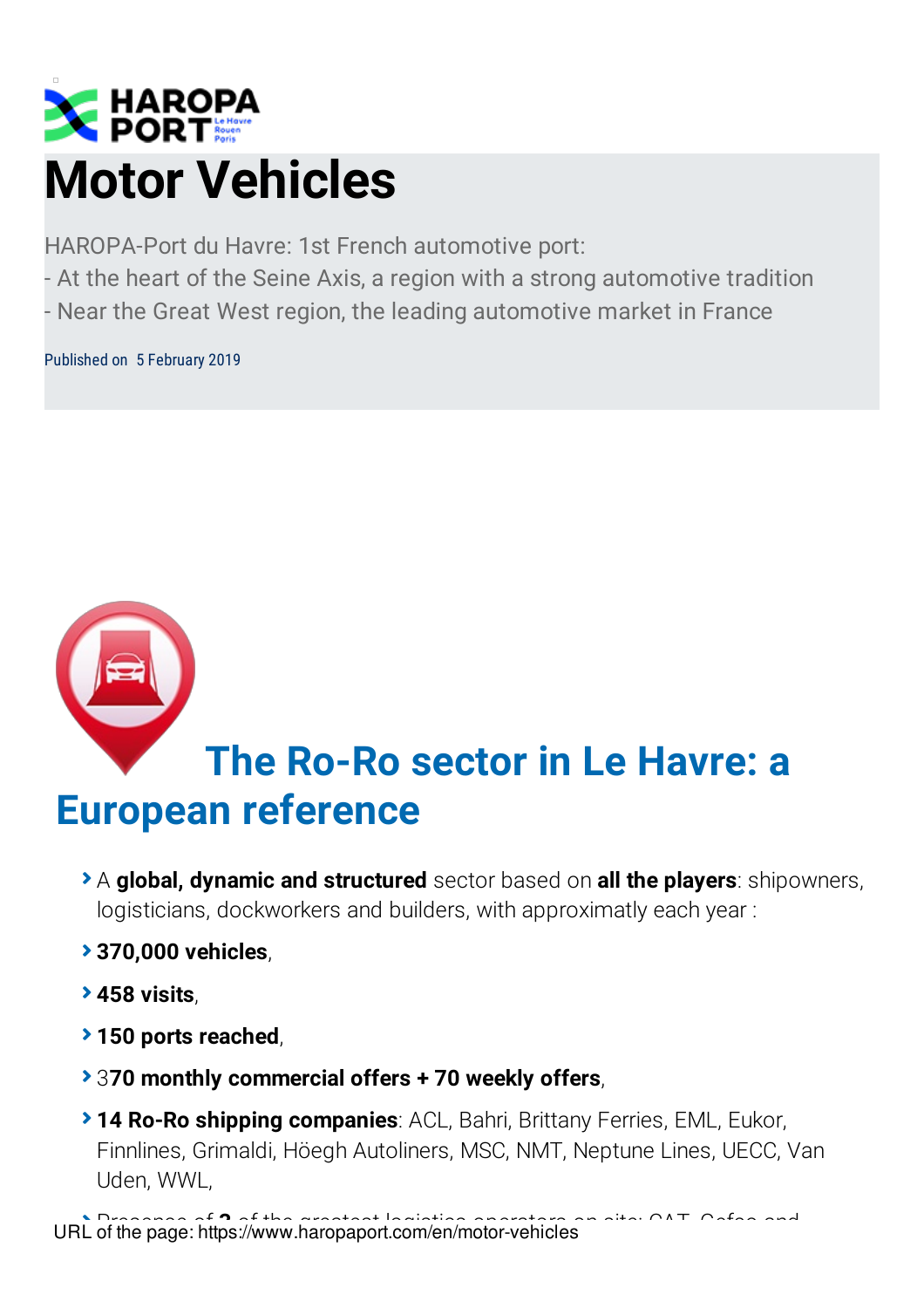- **Presence of 3** of the greatest logistics operators on site: CAT, Gefco and Walon.
- **2 handlers** on site: SHGT Manucar and SMR,
- A **104** Ha **multimodal terminal** (road, rail, river),

### **Complete value-added services:**



- Constant search for the **best quality of logistical services**: **highly qualified professionals**,
- **Service offered 24/7**,
- More than **4,500 m² of individualized preparation workshops**: washing, upholstery, covering, installation of manuals and accessories, technical and mechanical commissioning, window engraving, installation of commercial vehicles...
- Specialized personnel: mechanics, electromechanics, accessory assemblers…
- Reception of **High and Heavy vehicles**: trucks, public and/or agricultural works machinery, industrial projects…
- Continuous vehicle monitoring and security at every stage: tracing and tracking, data processing
- Strengthened presence of the two largest French spare parts centres managed by Renault (Rouen Grand Couronne) and Peugeot (Le Havre)





URL of the page: https://www.haropaport.com/en/motor-vehicles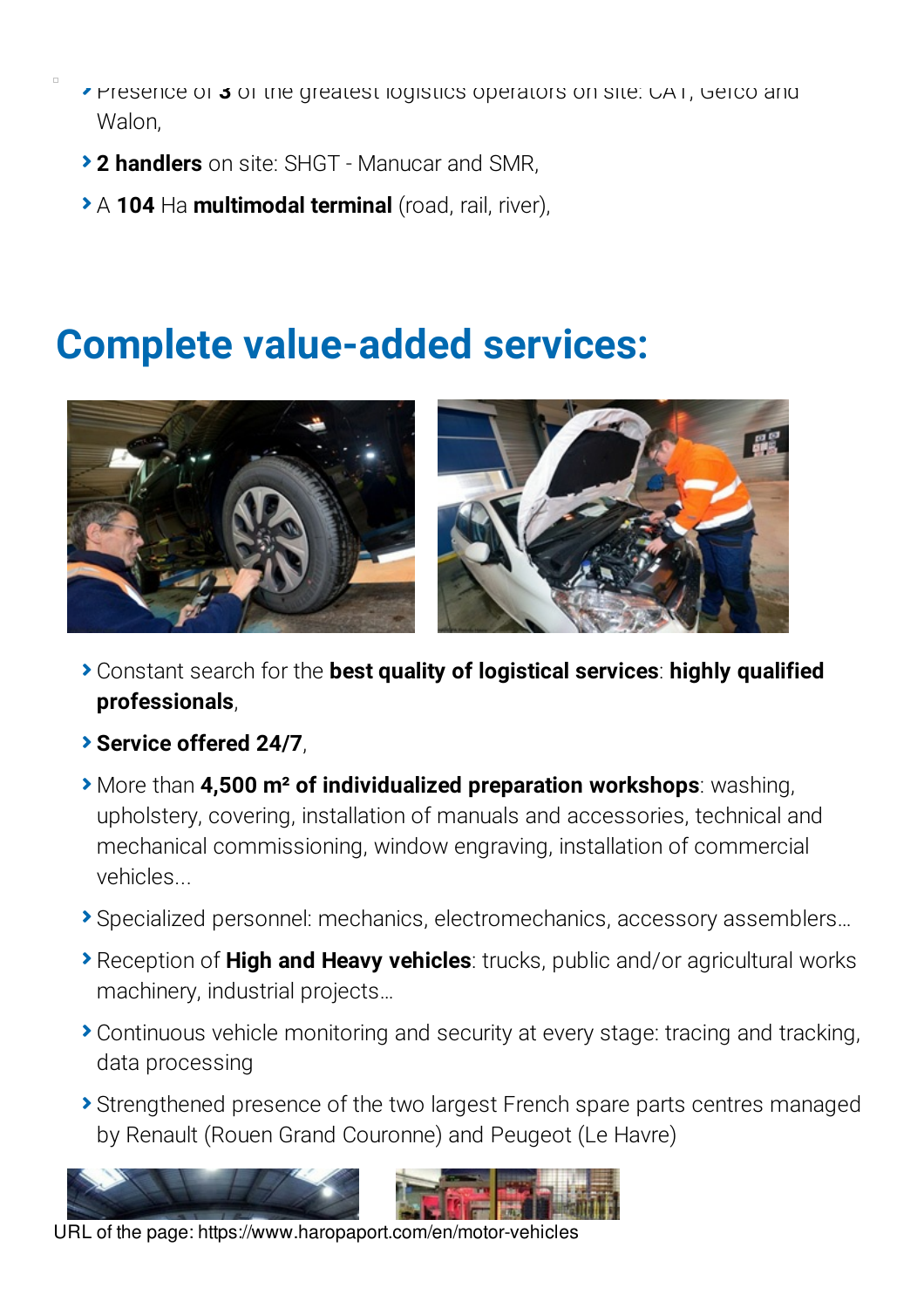



## **Simplified administrative procedures speed up transit time:**

- Interconnection of Customs and port professionals;
- Electronic procedures with S)One
- Vehicle traceability (VIN: Vehicle Identification Number);
- Automated DHW processing;
- "Paper-Less" procedure;
- Simplification and security of reporting operations through unified data management.

# **HAROPA, a first-rate maritime offer**

- ▶ 1st North European port reached on import and the last one on export
- Capacity to handle giant container ships
- ▶ One of the only deep-water ports in Europe (at 17m)

#### **Consult the pamphlet Ro Ro [performance](https://www.haropaports.com/en/node/2955) indicators**



URL of the page: https://www.haropaport.com/en/motor-vehicles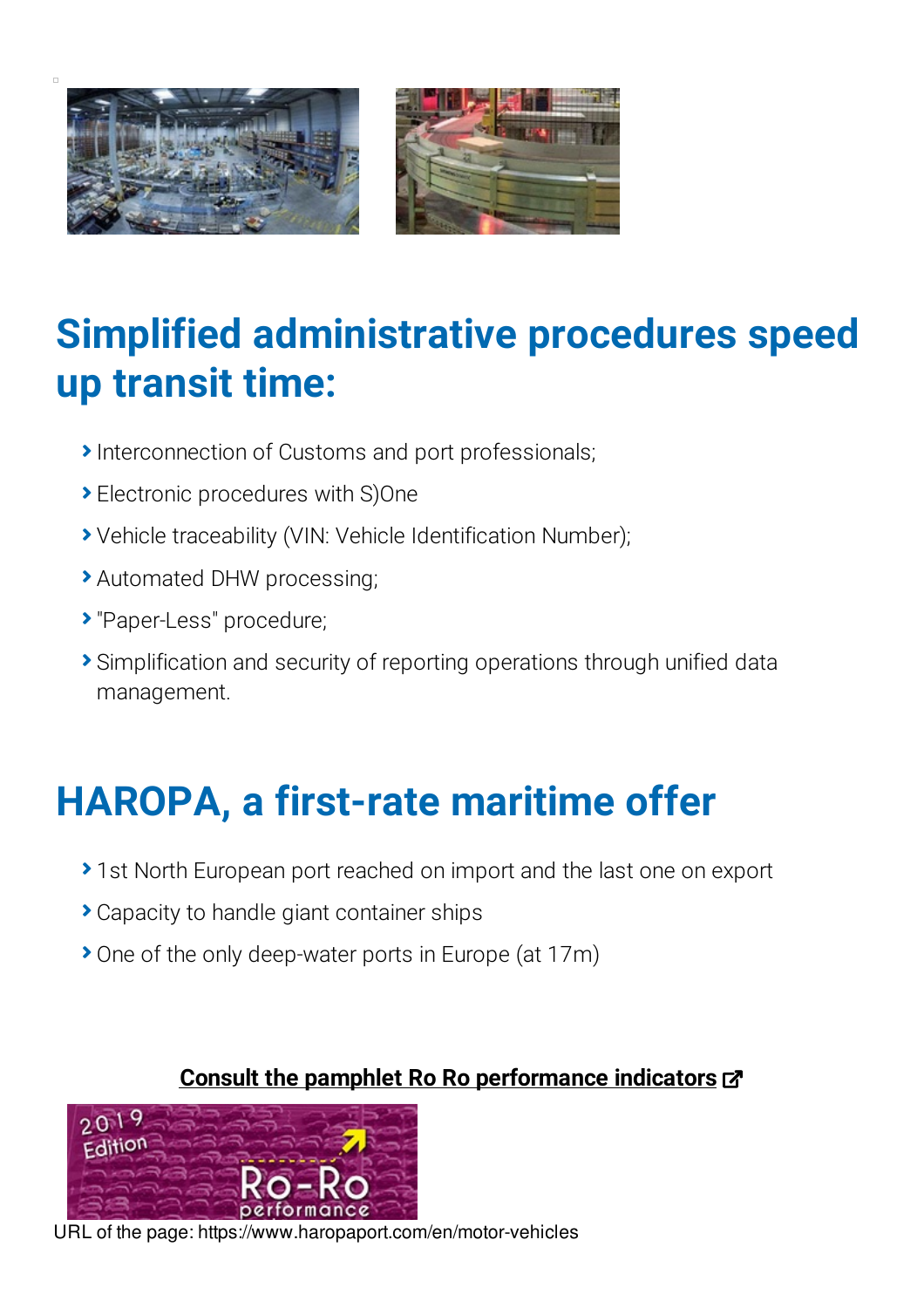



 $\mathbf{Z}$ 

#### **[Terminal](https://player.vimeo.com/video/280354463?embedparameter=value%2522%20width=%2522640%2522%20height=%2522360%2522%20frameborder=%25220%2522%20allowfullscreen) RoRo in video !**



URL of the page: https://www.haropaport.com/en/motor-vehicles